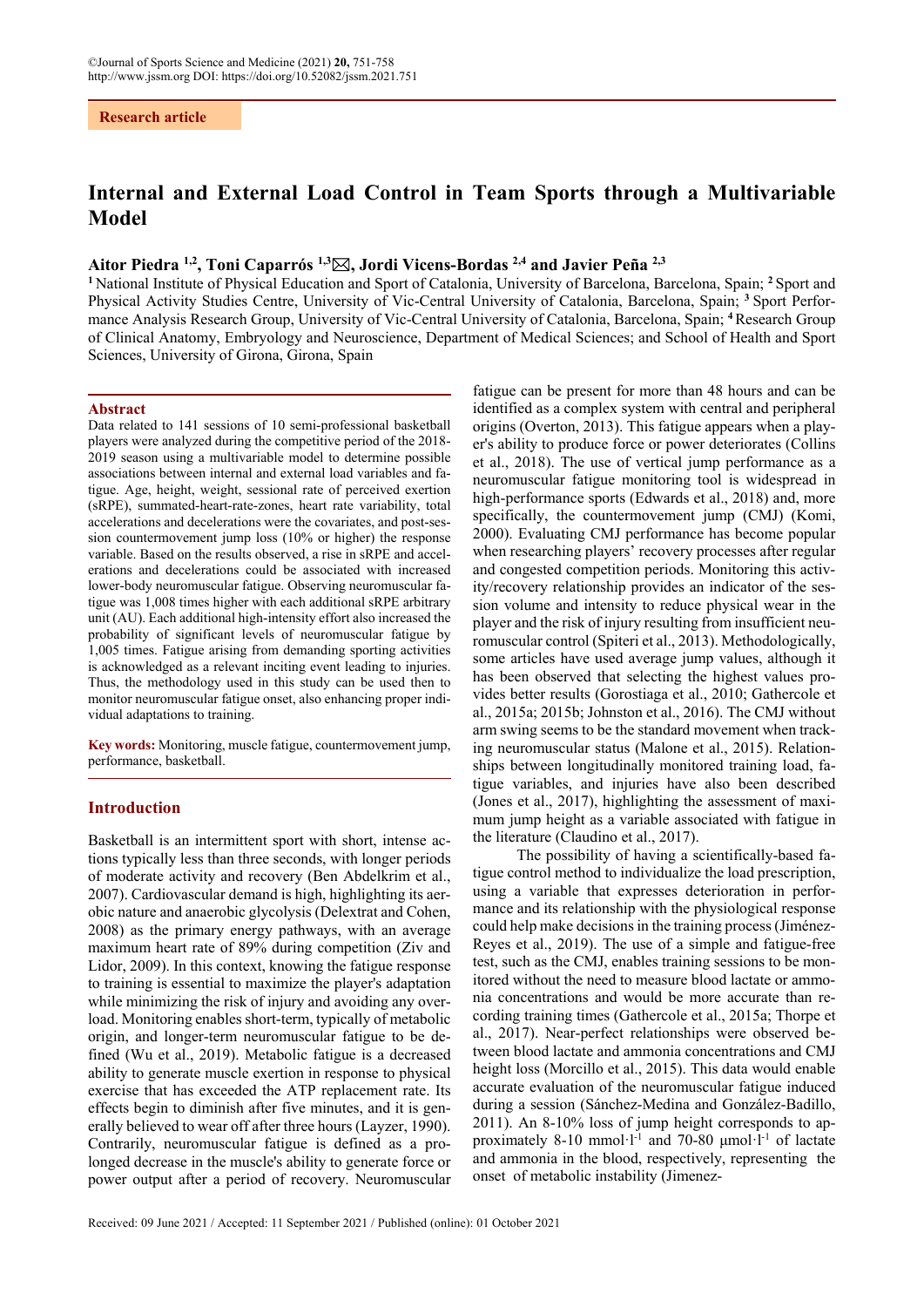Therefore, a loss greater than 10% in CMJ could be a valuable and robust indirect measure of the mechanical and metabolic changes induced during a training session and enable decisions to be made about that player (Jiménez-Reyes et al., 2019).

The training load has been described as the variable that, when correctly managed, helps to obtain the desired training response (Impellizzeri et al., 2019; Piedra et al., 2021). Its control aims to optimize this process, facilitating decision-making by coaching staff and reducing injury risk factors (Sánchez Ballesta et al., 2019). Training load encompasses internal load (IL) as well as external load (EL). In indoor sports such as basketball, quantifying the EL implies the collection of variables such as the exposure time (ET), the distance traveled, and accelerometry variables (high-speed running, accelerations (ACC) and decelerations (DEC)) during training or competition (Soligard et al., 2016).

The individualized physiological response of each athlete to this EC is defined as internal load (IL) and is usually expressed in variables such as heart rate (HR), rate of perceived exertion (RPE), lactate, or oxygen consumption (Soligard et al., 2016; Impellizzeri, Marcora and Coutts, 2019). The IQ values can provide information about how the athlete adapts to the training process and how they carry out their recovery processes (Gabbett and Whiteley, 2017). In order to assess the internal load holistically and ecologically, current literature has prolifically studied the use of RPE (Lupo et al., 2017; Conte et al., 2018; Fox et al., 2018; Moreno-Pérez et al., 2019) and the "Sessional rating of perceived exertion" sRPE (Marcelino et al., 2013; Nunes et al., 2014; Vaquera et al., 2018) as indicators of the internal training load in different sports. The sRPE is obtained by multiplying the overall RPE obtained at the end of a training session, using the Borg scale (Borg-CR10) by the total duration (in minutes) of the training session, to provide a training value expressed in arbitrary units (AU) (Foster et al., 2001). The RPE is a fast, economical, and ecological method. It can be instrumental and practical for the coaching staff to supervise and control the internal load to design frequency strategies in basketball (Piedra et al., 2020) and any other sport (Sansone et al., 2018), providing a better understanding of internal load individually in training sessions and competitions (Moreira et al., 2012). This tool can apply regardless of the duration of the session and the sections of the training session (Lupo et al., 2017).

Another IQ parameter used in basketball is the "summated-heart-rate-zones" (SHRZ) (Edwards, 1994; Soligard et al., 2016). This metric is based on the time each player is in HR intensity zones. These are predefined according to five HR zones determined from the maximum heart rate. A multiplier accompanies each HR zone that gives greater weight to higher responses, typical of acyclic sports such as basketball (Scanlan et al., 2014).

Heart rate variability (HRV) is considered an effective tool to monitor adaptation to daily load and training programs (Capdevila et al., 2008; Zamora et al., 2021). From the recording of the electrocardiographic interval between two successive R waves (RR), temporal parameters that define HRV can be obtained: mean of the RR intervals (RRmean), the standard deviation of the RR intervals (SDNN), mean square root of the RR interval difference (RMSSD), and the difference in the percentage of regular adjacent RR intervals >50m/s (pNN50) (Moreno Sánchez, Romero and Capdevila Ortís, 2013). These time parameters are associated with a predominance of the parasympathetic system and as a global indicator, among others, of the athlete's psychophysiological fatigue (Schmitt et al., 2015).

In the load control processes, correct handling of the EL becomes very important since it manipulates the variables that affect this type of load, which generates one or another response in the form of internal load in the players (Reina et al., 2017). One of the simplest variables to record, and therefore most used, is the total session time (Svilar et al., 2018a), which can provide quantitative information about the stimulus that players are receiving (Moreira et al., 2012). In competition, recording the exposure time (Caparrós et al., 2018) and knowing the percentage of playing time in relation to the total match time provides information regarding the contribution of each player (Oliveira-Da-Silva et al., 2013). However, the EL registry variables, with the highest presence in the literature, are the number of ACC and DEC (Vazquez-Guerrero et al., 2018), the number of high-intensity ACC  $(>2m/s)$ , the number of high-intensity DEC (<-2 m/s) (Vazquez-Guerrero et al., 2018), the distance traveled (Caparrós et al., 2018), the number of jumps and changes of direction (Moreira et al., 2012; Nunes et al., 2014; Svilar et al., 2018b).

The purpose of this study is to determine whether a multivariable model can help to control better training loads in a semi-professional men's basketball team, determining associations between IL and EL response variables observed in training situations and the production of more significant local neuromuscular fatigue detected through an objective procedure.

## **Methods**

### **Subjects**

Ten athletes who were members of a semi-professional men's basketball team (EBA League), with a mean age of  $26 \pm 5$  years, a height of 195.8  $\pm$  9.4 cm, and a weight of  $91.2 \pm 8.7$  kg, participated in the study over 15 weeks of the second phase of the competition period (January-April) in the 2018-2019 season. Data were obtained from 141 records of the training sessions. The team participated in three on-court training sessions (technical and tactical drills, small-sided games, 5 vs 5 game-like drills, and simulated competitions), two strength and conditioning sessions, and one game per week. The practices always started at 8:00 p.m. Data collection was gathered daily and jumps tests were carried out every Monday and Wednesday. All research procedures followed the Declaration of Helsinki standards and its subsequent revisions. The data was compiled within the team's daily activity, and the players were informed that they were used for sporting and scientific purposes. Players were assigned an individual identification code to conceal their identity, guaranteeing personal data protection under the EU General Data Protection Regulation (GDPR) (04/14/2016).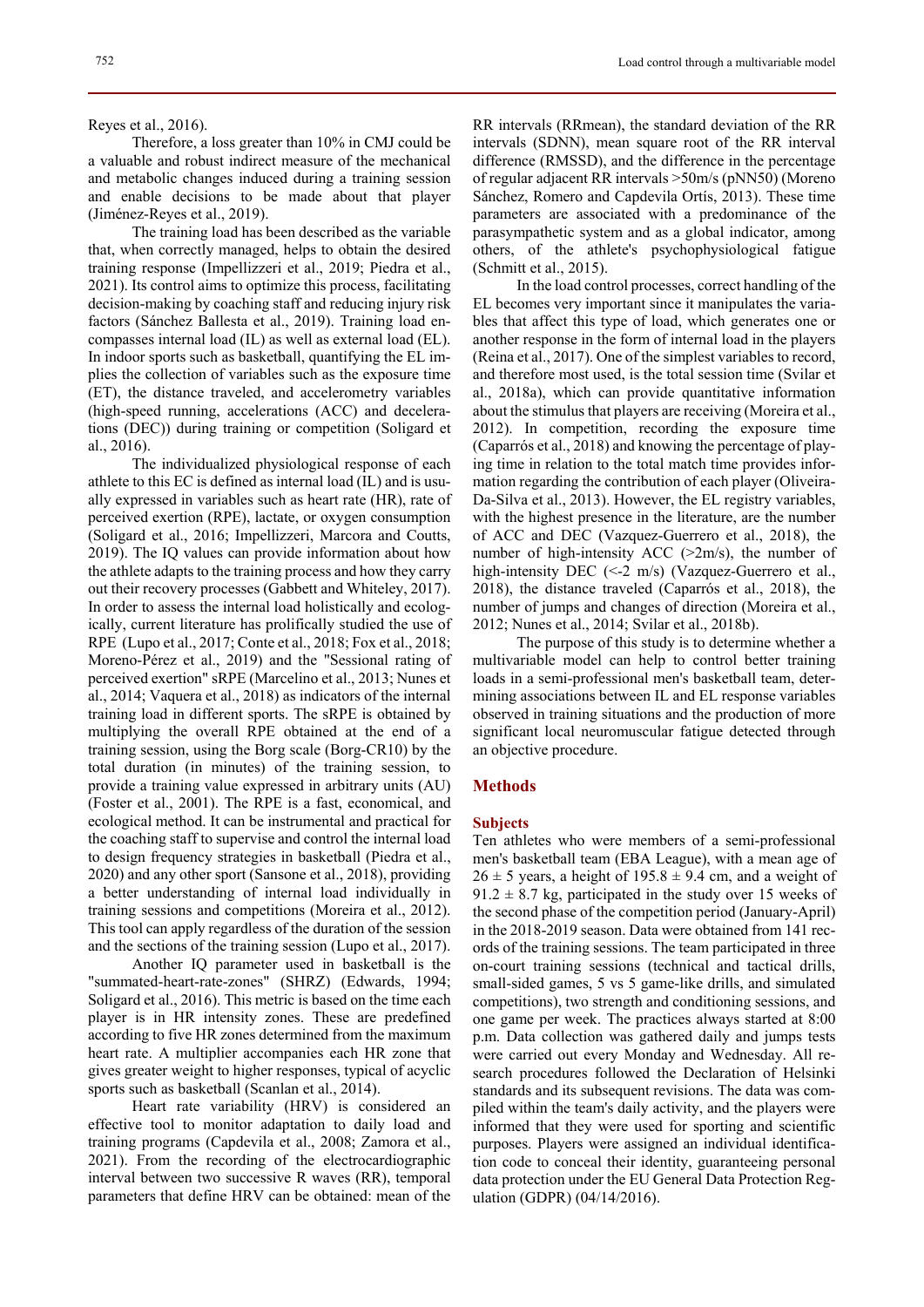#### **Procedures**

The data collection process began when the players arrived at the facility, after a standardized team warm-up. All participants underwent a 12-min supervised warm-up procedure including active stretching, running-drills, progressive sprinting and change of direction. The pre-CMJ values (flight time) were collected after this initial physiological activation (Jiménez-Reyes et al., 2019), where they performed three maximum jumps and the best jump record was selected as the initial reference value (Gonzalez-Badillo et al., 2017). During the session, all exertion during training was recorded using the Polar Team Pro software (Boyd et al., 2011) and the training time was controlled (Piedra et al., 2021). HRV variables were also obtained from the session (Zamora et al., 2021). At the end of the session, the CMJ post was carried out, in which the initial process was repeated, selecting the best jump (Claudino et al., 2012). The 10% loss was calculated with the formula: jump loss (%) = 100\*(post-jump - pre-jump)/pre-jump (Gonzalez-Badillo et al., 2017). Thirty minutes after the session, the RPE questionnaire was sent to the players with the following question through the messaging application WhatsApp Messenger version 2.19.134 (Facebook Inc, California, USA) (Fox et al., 2020): How much effort was involved in today's training session? 0 implies no effort, and 10 maximum effort, equivalent to not be able to cope with training (Foster, 1998).

The Polar Team Pro technology (Hulka et al., 2013; Sánchez Ballesta et al., 2019; Scanlan et al., 2017; Stojanović et al., 2019) was used to record the internal load (SHRZ), for the heart rate variability variable (RMSSD) and the accelerometry variables (total ACC and DEC). The Chronojump jumping contact platform (Nunes et al., 2014; Vallés-Ortega et al., 2017; Cruz et al., 2018; Moreno-Pérez et al., 2019) was used to perform the jumping tests. This platform has been validated for assessing vertical jumps (De Blas et al., 2012). The RPE questionnaire and the duration annotation were also used in the research (Lupo et al., 2019).

The following variables were analyzed: (a) 10% decrease in the jump after the one before training, using a binary variable (1, a loss greater than 10%; 0, loss lower than 10%), (b) age of the player (years), (c) player's height (m), (d) player's weight (kg), (e) sRPE (AU), (f) SHRZ (AU), (g) RMSSD (ms) and (h) total ACC and DEC of the training  $(N)$ .

#### **Statistical analysis**

A central tendency analysis was performed, and later an inferential analysis using a step-by-step binary logistic regression (Peña et al., 2013) with a loss greater than 10% (neuromuscular fatigue) as the dependent variable (Jiménez-Reyes et al., 2019). Previously, a multicollinearity diagnosis was carried out to find intercorrelations between predictive variables. Once the data included in the model had been reconsidered, avoiding highly intercorrelated variables, different variables were analyzed using a logistic regression technique. To assess the "goodness of fit," the Nagelkerke R2 and Mc Fadden R2 tests were carried out. Logistic regressions enable models to be tested to predict the results of a binary dependent variable based on one or more predictor variables using the following formula, where p is probability and is a mathematical constant equal to approximately 2.71828:

$$
p = e^{z}/1 + e^{z}
$$
 o  $p = 1/1 + e^{-z}$ 

Z is the linear combination of:

$$
Z = B_{0+}B_1X_{1+}B_2X_2 + \ldots + B_PXp,
$$

where B is the coefficient estimated by the model and X is the independent variable. The significance level for the variables in the equation was established as  $p \le 0.05$ . After the analysis, the statistically significant variables were included in the final logistic regression model. All statistical analyses were performed with the statistical software package JASP for Windows (Version 0.11.1, University of Amsterdam, The Netherlands, 2020).

## **Results**

The mean duration of the workouts was  $67.80 \pm 10.90$ minutes, and the mean RPE of the sessions was  $6.90 \pm 1.74$ . The mean values of sRPE were  $472.99 \pm 157.15$  AU, the mean values of SHRZ were  $164.81 \pm 65.19$  AU, and of RMSSD,  $109.51 \pm 75.50$  ms. An average of  $1093.30 \pm 75.50$ 253.21 ACC and DEC of any intensity was performed per training session, representing 16.31 ACC and DEC per minute.

The values obtained for the Nagelkerke R-squared test were 0.417 and 0.460 for the Mc Fadden R-squared test. The area under the ROC curve (AUC) presented a value of 0.946, and the precision was located at a value of 1.00, with only four cases mispredicted by the model. Five percent of the cases analyzed showed 10% or higher jumploss and were coded as "1" in the database.

All records (141) were included in the analysis, with 0 cases excluded. The variables (b) player's age, (c) player's height, (d) player's weight, (f) SHRZ, (g) RMSSD were considered non-significant and were excluded from the final model. Probability ratios indicated that the probability of observing neuromuscular fatigue in the study was 1,008 times greater with each additional arbitrary unit (AU) in the sRPE, and the total number of ACC and DEC increased by 1,005 times the probability of observing higher levels of neuromuscular fatigue with each additional exertion executed by the athletes. Therefore, these two variables (sRPE, ACC and DEC) were included in the model.

The 95% confidence intervals for the probability ratios were adjusted for the variables sRPE and total accelerations and decelerations, indicating that the probability ratios of generating neuromuscular fatigue are correct (Table 1).

With the data described above, the logistic regression could estimate the probability (from 0 to 1) of increasing neuromuscular fatigue in the semi-professional men's basketball team during the 2018-2019 season using the constants and coefficients of the model with the following calculations:

 $Z = \text{CONSTANT} + 0.008 \text{ (sRPE)} + 0.004 \text{ (total accelera-}$ tions and decelerations)

For example, a player with a sRPE of 1200 AU and a total of 1800 ACC and DEC will have a Z value of 3.579: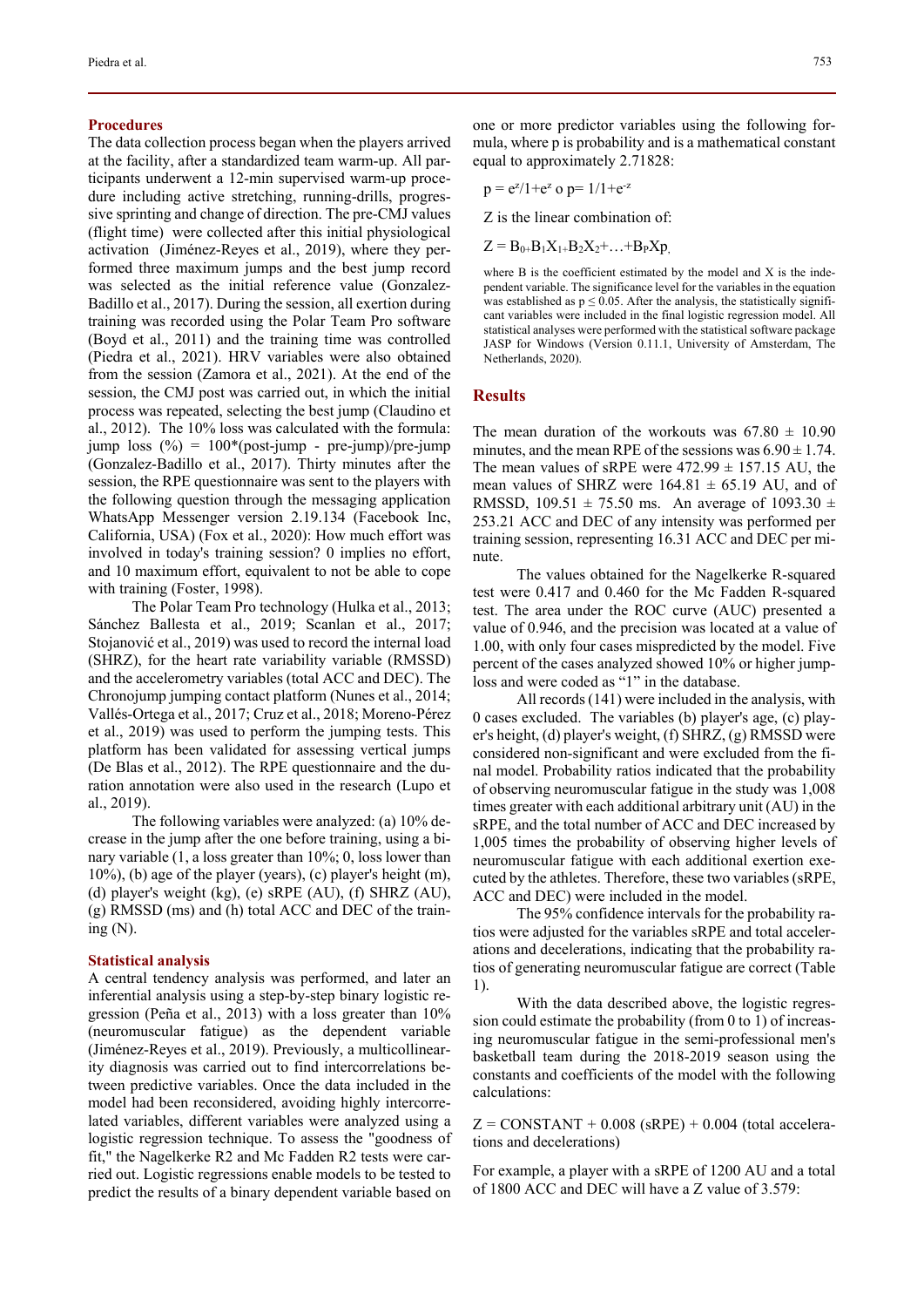#### $Z=-13.221+0.008(1200) + 0.004(1800) = 3.579$

The probability that a player will experience neuromuscular fatigue with this Z-value would be 0.9728544085:

 $p=1/1 + e^{-Z}$  $e^{-Z}=e^{-3.579}=0.0279035879$ p= 1/1 + 0.0279035879= 0.9728544085

**Table 1. Model coefficients for post-session countermovement jump 10% loss (PLOSS 10%), including sRPE and total accelerations and decelerations as covariates.** 

|                                                                                                                                                                                                                                                                                                                                                                                                                    |                 |                                  |            |              | <b>Wald Test</b>         |  |        | 95% Confidence interval<br>(odds ratio scale) |             |
|--------------------------------------------------------------------------------------------------------------------------------------------------------------------------------------------------------------------------------------------------------------------------------------------------------------------------------------------------------------------------------------------------------------------|-----------------|----------------------------------|------------|--------------|--------------------------|--|--------|-----------------------------------------------|-------------|
| <b>Parameter</b>                                                                                                                                                                                                                                                                                                                                                                                                   | <b>Estimate</b> | <b>Standard Error Odds Ratio</b> |            | $\mathbf{z}$ | <b>Wald Statistic df</b> |  |        | <b>Lower bound</b>                            | Upper bound |
| (Intercept)                                                                                                                                                                                                                                                                                                                                                                                                        | $-13.221$       | 3.801                            | 1.811e - 6 | $-3.478$     | 12.098                   |  | < 0.01 | 0.000                                         | 0.003       |
| <b>sRPE</b>                                                                                                                                                                                                                                                                                                                                                                                                        | 0.008           | 0.004                            | .008       | .998         | 3.993                    |  | 0.046  | 1.000                                         | 1.016       |
| $ACC+DEC$                                                                                                                                                                                                                                                                                                                                                                                                          | 0.004           | 0.002                            | .005       | .847         | 3.412                    |  | 0.065  | $000$ .                                       | .009        |
| $\mathbf{D}^{\mathsf{T}}$ $\mathbf{O}(\mathbf{C} \mathbf{C} \mathbf{1})$ $\mathbf{O}(\mathbf{C} \mathbf{1} \mathbf{C} \mathbf{C} \mathbf{1} \mathbf{I} \mathbf{1} \mathbf{1} \mathbf{1} \mathbf{1} \mathbf{1} \mathbf{1} \mathbf{1} \mathbf{1} \mathbf{1} \mathbf{1} \mathbf{1} \mathbf{1} \mathbf{1} \mathbf{1} \mathbf{1} \mathbf{1} \mathbf{1} \mathbf{1} \mathbf{1} \mathbf{1} \mathbf{1} \mathbf{1} \mathbf{$ |                 |                                  |            |              |                          |  |        |                                               |             |

PLOSS 10% level '1' coded as class 1.

### **Discussion**

The present study highlights that some physiological markers are related to the onset of local neuromuscular fatigue in male basketball settings. Our results reflect that each sRPE arbitrary unit (AU) increases the chances of observing neuromuscular fatigue by 1,008 times. And sRPE values from 700 to 1000 AU reduced jumping capacity to a greater extent (Figure 1). Thus, it is expected that designing practices similar to real competitions, and therefore, with 5 vs. 5 and game-like drills, may generate higher load values (Vazquez-Guerrero et al., 2018). In basketball, training demands usually exceed those of competition (Fox, Stanton and Scanlan, 2018). RPE should be recorded then independently of other perceptions related to the same exercise, and therefore special attention should be paid when collecting this data (Pageaux, 2016). Subjective training load measures may reflect mental load, which appears to be a significant moderator of the relationship of training load with performance and injury (Coyne et al., 2018). If RPE is adequately contextualized, it could provide highly relevant individualized information (Piedra et al., 2020).



**Figure 1. Association between 10% decrease in CMJ and sRPE.** 

In this study, it has also been observed that if the total number of ACC and DEC increases, Players generate an additional exertion that increases the probability of observing neuromuscular fatigue by 1,005 times. When more than 1000 ACC and DEC were performed per session (Figure 2), each volume increase generated less final jump production and, therefore, more local fatigue. This association can be used to propose individualized training loads, recovery protocols and to tailor better practices. The use of a multivariable model to identify the appropriate response variables can be helpful to sports scientists and practitioners to control training loads adequately. These statistical models are well-documented and have been used previously in sports. Detecting parameters showing association with a higher level of local neuromuscular fatigue can also help to identify drills with different adaptive responses at an individual and group level.



**Figure 2. Association between 10% decrease in CMJ and total accelerations and decelerations.** 

The methodology proposed in this research can be used to control fatigue in an ecological and non-invasive manner in team sports, given that several IL and EL variables show associations with an increase in local neuromuscular fatigue detected through the CMJ test. Determining values that reveal the individual physiological state is essential when monitoring players' performances and fatigue (Atkinson and Nevill, 1998; Weir, 2005). As stated in previous research, the CMJ is a promising test that can optimally provide information in training situations due to its ease of use and replicability (Claudino *et al.*, 2012). In the present study, and differently from some other pieces of research, we recorded the best jump in every set since it indicated the best performance that the player could generate at that time. This value seems to be related not only to the ability to jump vertically, but to change of direction and specific basketball performance (Claudino *et al.*, 2012; Edwards *et al.*, 2018). CMJ-loss can inform staff members, providing an efficient, non-invasive, non-time-consuming, and low-cost metric correlated with objective physiological fatigue. Objective fatigue monitoring can be combined with other ways of attempting to quantify fatigue, such as heart rate or RPE measurements (Arcos et al., 2015).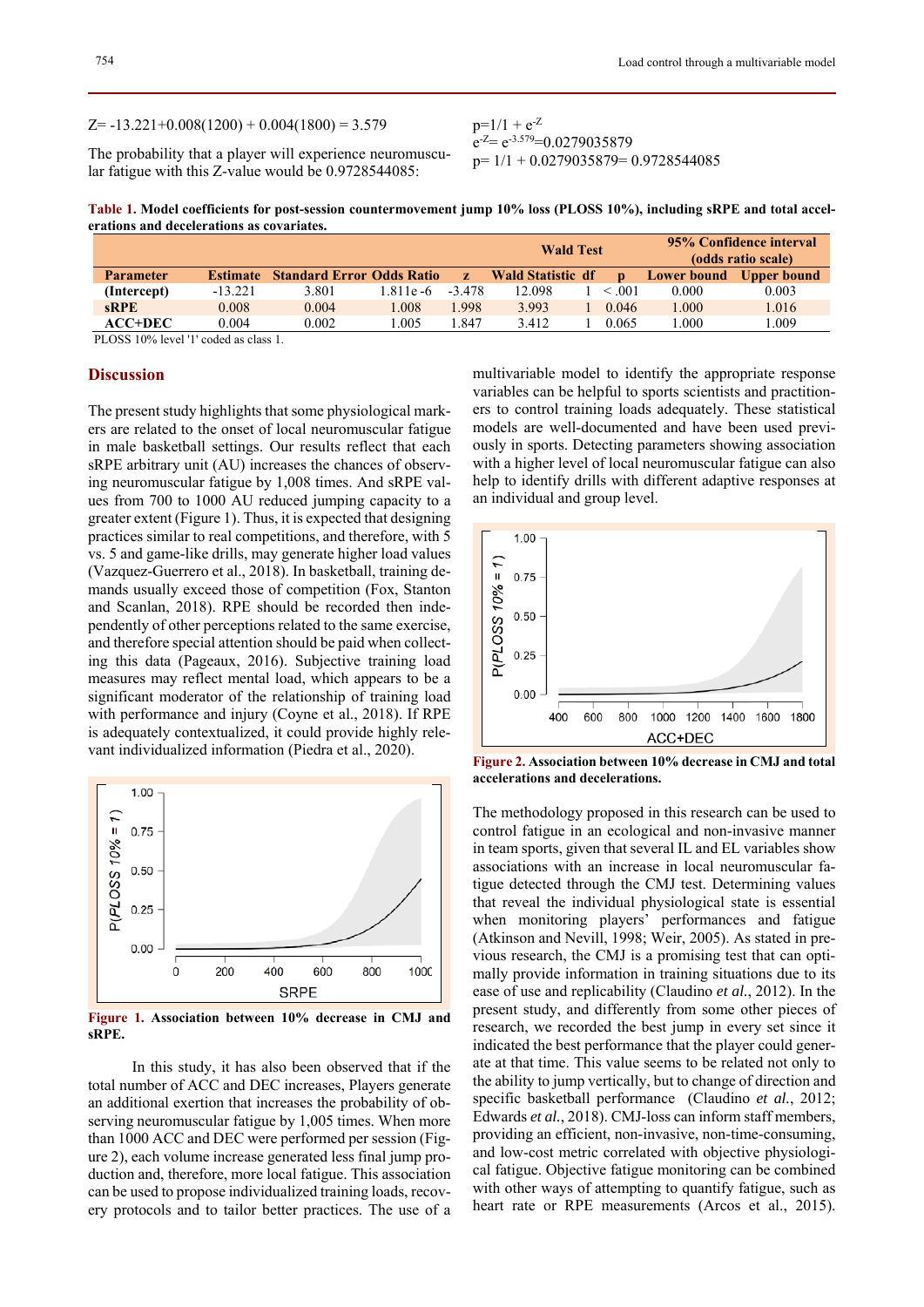Measurements based on jumps during training could approximate a more precise adjustment and prescription of training loads (Gabbett and Domrow, 2007; Jiménez-Reyes et al., 2019). In the present study, our methodological proposal was tested in a semi-professional basketball environment. Adequate management of the training load is a relevant element in any phase of the season (Drew and Finch, 2016), and monitoring how this imposed load affects the players could help decision-making within the process (Piedra et al., 2021). The use of specific basketball actions, adapted in intensity and volume to actual demands, should be the primary training content since it guarantees the specificity of the stimulus (Oliveira-Da-Silva et al., 2013).

To the date, and to our knowledge, this is the first study that has sought the association between RPE values and neuromuscular fatigue in semi-professional basketball players. This research is a preliminary study whose methodology could be applied to competitive environments, taking the validity of the results obtained into account. The possibility of detecting fatigue through the CMJ shows promising results, although it should be verified with more events registered, with longitudinal monitoring, and it should be tested in other competitive contexts (i.e., elite, female athletes). In conclusion, in this specific context, the increase in sRPE and a higher number of ACC and DEC could be associated with increased local neuromuscular fatigue detected through the CMJ test, using flight times, in semi-professional men's basketball.

#### **Practical application**

Detecting the values of local neuromuscular fatigue by performing the CMJ test on the players would enable the design and application of individualized recovery strategies to optimize their performance. The management of the training load with variables such as ACC and DEC of the exercises and the sRPE is a tool that would make it possible to propose optimal load values and modulate the players' neuromuscular fatigue during training. The use of large data aggregates makes it possible to generate multivariate models in which, through one or several response variables, it is possible to diagnose ecologically significant local muscle fatigue states. Using this methodology, we can understand better what practices and contents generate higher levels of fatigue, how players adapt to the proposed loads, and hypothetically, prevent injuries by controlling this factor more adequately.

#### **Study limitations**

The present study was carried out in a specific competition context, so the interpretation of the results should be limited to this specific group of players, bearing in mind that the analysis carried out is group analysis. However, the methodology can also be used to study individual responses. The study was carried out with a small sample, a limited period and with fatigue expressed as 10% jump loss occurring in a low percentage of cases. However, considering the ecology of the obtained data and the high applicability of the model, that can be easily used in professional and amateur sports, the results enable new research lines to be opened. In future pieces of research, the use of mixed models can be employed, as they present interesting advantages when considering inter-individual differences over time and variability among players. Jump height or flight time may also be misinterpreted in calculations, and other variables, such as force or power may be more informative about neuromuscular function. To obtain these other metrics, technology, such as force platforms, that is more expensive, heavy, and needs proper calibration. This aspect should be considered when using it in applied settings.

Future scientific works can confirm the results presented here, broaden the knowledge about which internal and external load variables can be associated with a higher level of neuromuscular fatigue in each period and context to optimize the periodization of training and recovery processes.

### **Conclusion**

It is possible to monitor loads effectively and ecologically in team sports. However, it is necessary to consider different internal and external load variables and using advanced statistical models to observe complex realities. A multivariable model seems to be a reliable, sensitive, and promising tool to monitor loads in semi-professional basketball settings.

## **Acknowledgements**

No supporting funding was received in this work. The experiments comply with the current laws of the country in which they were performed. The authors have no conflict of interest to declare. The datasets generated during and/or analyzed during the current study are not publicly available but are available from the corresponding author who was an organizer of the study.

#### **References**

- Arcos, A. L., Martínez-Santos, R., Yanci, J., Mendiguchia, J., and Méndez-Villanueva, A. (2015) Negative associations between perceived training load, volume and changes in physical fitness in professional soccer players. *Journal of Sports Science and Medicine* **14**, 394-401.
	- https://pubmed.ncbi.nlm.nih.gov/25983590/
- Atkinson, G. and Nevill, A. M. (1998) Statistical methods for assessing measurement error (reliability) in variables relevant to sports medicine. *Sports Medicine* **26**, 217-238. https://doi.org/10.2165/00007256-199826040-00002.
- Ben Abdelkrim, N., El Fazaa, S., El Ati, J., and Tabka, Z. (2007) Timemotion analysis and physiological data of elite under-19-yearold basketball players during competition. *British Journal of Sports Medicine* **41**, 69-75. https://doi.org/10.1136/bjsm.2006.032318.
- Boyd, L. J., Ball, K. and Aughey, R. J. (2011) The reliability of minimaxx accelerometers for measuring physical activity in australian
- football. *International Journal of Sports Physiology and Performance* **6,** 311-321. https://doi.org/10.1123/ijspp.6.3.311. Caparrós, T., Casals, M., Solana, Á., and Peña, J. (2018) Low external workloads are related to higher injury risk in professional male basketball games. *Journal of Sports Science and Medicine* **17**,
- 289-297. https://pubmed.ncbi.nlm.nih.gov/29769830/ Capdevila, L., Rodas, G., Ocaña, M., Parrado, E., Pintanel, M., and Valero, M. (2008) Variabilitat de la freqüència cardíaca com a indicador de salut en esport: Validació amb un qüestionari de qualitat de vida (SF-12). *Apunts Medicina de l'Esport* **43,** 62-
- 69. https://doi.org/10.1016/S1886-6581(08)70073-2. Claudino, J. G., Mezncio, B., Soncin, R., Ferreira, J. C., Couto, B. P., and Szmuchrowski, L. A. (2012) Pre vertical jump performance to regulate the training volume. *International Journal of Sports*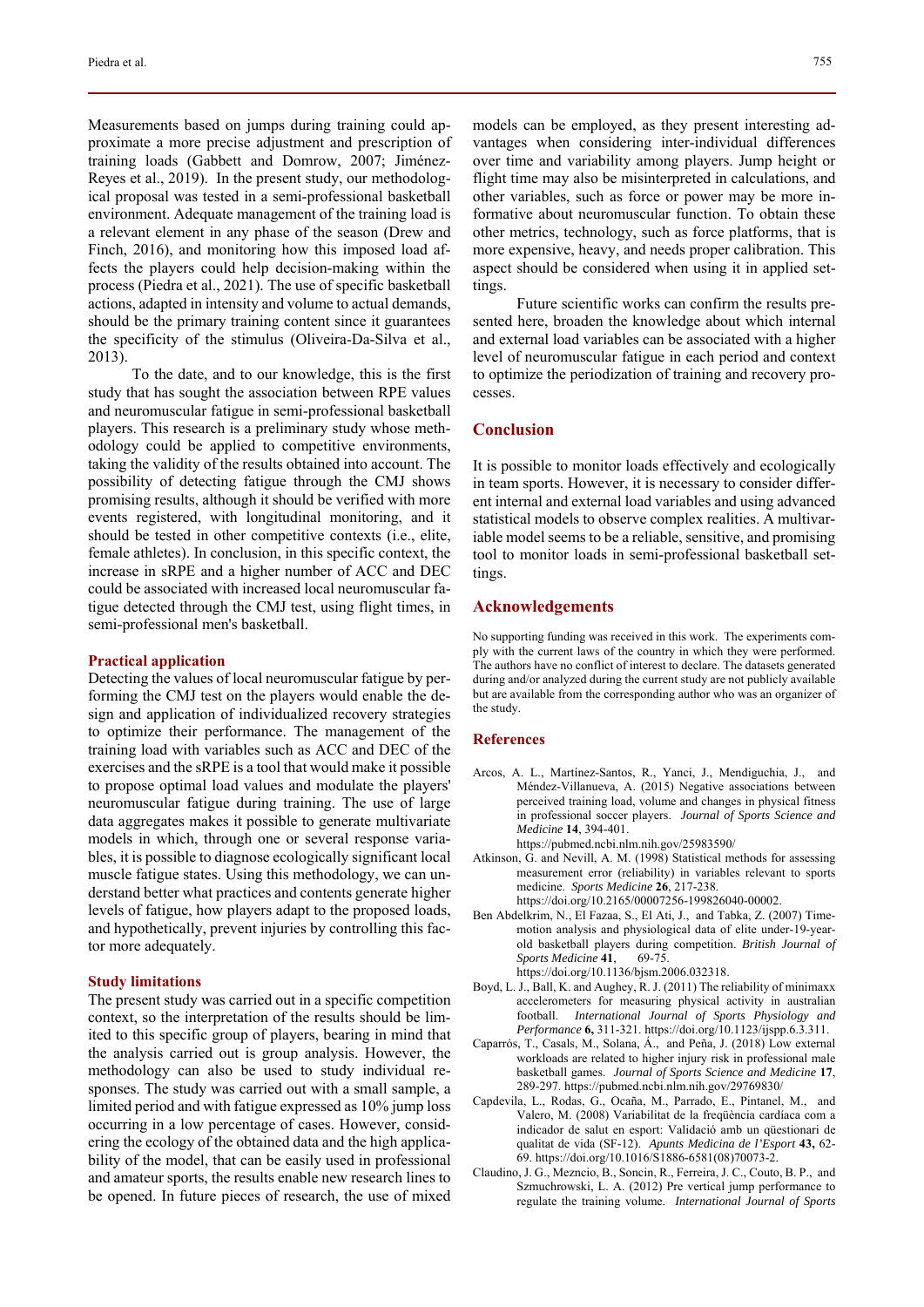*Medicine* **33**, 101-107. https://doi.org/10.1055/s-0031-1286293.

- Claudino, J. G., Cronin, J., Mezêncio, B., McMaster, D. T., McGuigan, M., Tricoli, V., Amadio, A. C., and Serrão, J. C. (2017) The countermovement jump to monitor neuromuscular status: A meta-analysis. *Journal of Science and Medicine in Sport* 397- 402. https://doi.org/10.1016/j.jsams.2016.08.011.
- Collins, B. W., Pearcey, G. E. P., Buckle, N. C. M., Power, K. E., and Button, D. C. (2018) Neuromuscular fatigue during repeated sprint exercise: Underlying physiology and methodological considerations. *Applied Physiology, Nutrition and Metabolism* 1166-1175. https://doi.org/10.1139/apnm-2018-0080.
- Conte, D., Kolb, N., Scanlan, A. T., and Santolamazza, F. (2018) Monitoring Training Load and Well-Being During the In-Season Phase in NCAA Division I Men's Basketball. *International Journal of Sports Physiology and Performance* 1-25. https://doi.org/10.1123/ijspp.2017-0689.
- Coyne, J. O. C., Gregory Haff, G., Coutts, A. J., Newton, R. U., and Nimphius, S. (2018) The current state of subjective training load monitoring—A practical perspective and call to action. *Sports Medicine* **4**. https://doi.org/10.1186/s40798-018-0172-x.
- Cruz, I. de F., Pereira, L. A., Kobal, R., Kitamura, K., Cedra, C., Loturco, I., and Abad, C. C. C. (2018) Perceived training load and jumping responses following nine weeks of a competitive period in young female basketball players. *PeerJ* **2018(7)**. https://doi.org/10.7717/peerj.5225.
- De Blas, X., Padullés, J. M., Del Amo, J. L. L., and Guerra-Balic, M. (2012) Creación y validación de Chronojump-Boscosystem: un instrumento libre para la medición de saltos verticales. *Revista Internacional de Ciencias del Deporte* **8**, 334-356. https://doi.org/10.5232/ricyde2012.03004.
- Delextrat, A. and Cohen, D. (2008) Physiological Testing of Basketball Players: Toward a Standard Evaluation of Anaerobic Fitness. *Journal of Strength and Conditioning Research* **22**, 1066-1072. https://doi.org/10.1519/JSC.0b013e3181739d9b.
- Drew, M. K. and Finch, C. F. (2016) The Relationship Between Training Load and Injury, Illness and Soreness: A Systematic and Literature Review. *Sports Medicine* **46**, 861-883. https://doi.org/10.1007/s40279-015-0459-8.
- Edwards, S. (1994) The Heart Rate Monitor Book. *Medicine & Science in sports & Exercise* **26**, 647.

https://doi.org/10.1249/00005768-199405000-00020.

- Edwards, T., Spiteri, T., Piggott, B., Bonhotal, J., Haff, G. G., and Joyce, C. (2018) Monitoring and Managing Fatigue in Basketball. *Sports* **6**, 19. https://doi.org/10.3390/sports6010019.
- Foster, C. (1998) Monitoring training in athletes with reference to overtraining syndrome. *Medicine and Science in Sports and Exercise* 1164-1168. https://doi.org/10.1097/00005768- 199807000-00023.
- Foster, C., Florhaug, J. A., Franklin, J., Gottschall, L., Hrovatin, L. A., Parker, S., Doleshal, P., and Dodge, C. (2001) A new approach to monitoring exercise training.. *Journal of strength and conditioning research* **15**, 109-15. http://www.ncbi.nlm.nih.gov/pubmed/11708692.
- Fox, J. L., Stanton, R. and Scanlan, A. T. (2018) A Comparison of Training and Competition Demands in Semiprofessional Male Basketball Players. *Research Quarterly for Exercise and Sport* **89**, 103-111. https://doi.org/10.1080/02701367.2017.1410693.
- Fox, J. L., O'Grady, C. J. and Scanlan, A. T. (2020) The concurrent validity of session-rating of perceived exertion workload obtained face-to-face versus via an online application: A team case study. *International Journal of Sports Physiology and Performance* **15**, 1476-1479. https://doi.org/10.1123/ijspp.2019- 0908.
- Gabbett, T. J. and Domrow, N. (2007) Relationships between training load, injury, and fitness in sub-elite collision sport athletes. *Journal of Sports Sciences* **25**, 1507-1519. https://doi.org/10.1080/02640410701215066.
- Gabbett, T. J. and Whiteley, R. (2017) Two Training-Load Paradoxes: Can We Work Harder and Smarter, Can Physical Preparation and Medical Be Teammates?. *International Journal of Sports Physiology and Performance* **12**, S2-50-S2-54. https://doi.org/10.1123/ijspp.2016-0321.
- Gathercole, R., Sporer, B., Stellingwerff, T., and Sleivert, G. (2015a) Alternative countermovement-jump analysis to quantify acute neuromuscular fatigue. *International Journal of Sports*   $Physiology$ https://doi.org/10.1123/ijspp.2013-0413.
- Gathercole, R. J., Sporer, B. C., Stellingwerff, T., and Sleivert, G. G. (2015b) Comparison of the capacity of different jump and sprint field tests to detect neuromuscular fatigue. *Journal of Strength and Conditioning Research* **29**, 2522-2531. https://doi.org/10.1519/JSC.00000000000000912.
- Gonzalez-Badillo, J. J., Sanchez-Medina, L., Pareja-Blanco, and Rodriguez-Rosell, D. (2017) Fundamentals of velocity-based resistance training. ISBN 978-84-697-6489-3
- Gorostiaga, E. M., Asiáin, X., Izquierdo, M., Postigo, A., Aguado, R., Alonso, J. M., and Ibáñez, J. (2010) Vertical jump performance and blood ammonia and lactate levels during typical training sessions in elite 400-m runners. *Journal of Strength and Conditioning Research* **24**, 1138-1149.
	- https://doi.org/10.1519/JSC.0b013e3181cf769f.
- Hulka, K., Cuberek, R. and Belka, J. (2013) Heart rate and time-motion analyses in top junior players during basketball matches. *Acta Gymnica* **43**, 27-35. https://doi.org/10.5507/ag.2013.015.
- Impellizzeri, F. M., Marcora, S. M. and Coutts, A. J. (2019) Internal and external training load: 15 years on. *International Journal of Sports Physiology and Performance* **14**, 270-273. https://doi.org/10.1123/ijspp.2018-0935.
- Jimenez-Reyes, P., Pareja-Blanco, F., Cuadrado-Peñafiel, V., Morcillo, J. A., Párraga, J. A., and González-Badillo, J. J. (2016) Mechanical, Metabolic and Perceptual Response during Sprint Training. *International Journal of Sports Medicine* **37**, 807-812. https://doi.org/10.1055/s-0042-107251.
- Jiménez-Reyes, P., Pareja-Blanco, F., Cuadrado-Peñafiel, V., Ortega-Becerra, M., Párraga, J., and González-Badillo, J. J. (2019) Jump height loss as an indicator of fatigue during sprint training. *Journal of Sports Sciences* **37**, 1029-1037. https://doi.org/10.1080/02640414.2018.1539445.
- Johnston, M. J., Cook, C. J., Drake, D., Costley, L., Johnston, J. P., and Kilduff, L. P. (2016) The Neuromuscular, Biochemical, and Endocrine Responses to a Single-Session Vs. Double-Session Training Day in Elite Athletes. *Journal of Strength and Conditioning Research* **30**, 3098-3106.
	- https://doi.org/10.1519/JSC.0000000000001423.
- Jones, C. M., Griffiths, P. C. and Mellalieu, S. D. (2017) Training Load and Fatigue Marker Associations with Injury and Illness: A Systematic Review of Longitudinal Studies. *Sports Medicine* **47**, 943-974. https://doi.org/10.1007/s40279-016-0619-5.
- Komi, P. V. (2000) Stretch-shortening cycle: A powerful model to study normal and fatigued muscle. *Journal of Biomechanics* 1197- 1206. https://doi.org/10.1016/S0021-9290(00)00064-6.
- Layzer, R. B. (1990) Muscle metabolism during fatigue and work. *Bailliere's Clinical Endocrinology and Metabolism* **4**, 441-459. https://doi.org/10.1016/S0950-351X(05)80064-3.
- Lupo, C., Tessitore, A., Gasperi, L., and Gomez, M. (2017) Session-RPE for quantifying the load of different youth basketball training sessions.. *Biology of sport* **34**, 11-17. https://doi.org/10.5114/biolsport.2017.63381.
- Lupo, C., Ungureanu, A. N., Frati, R., Panichi, M., Grillo, S., and Brustio, P. R. (2019) Player Session Rating of Perceived Exertion: A More Valid Tool Than Coaches' Ratings to Monitor Internal Training Load in Elite Youth Female Basketball. *International Journal of Sports Physiology and Performance* 1-6. https://doi.org/10.1123/ijspp.2019-0248.
- Malone, J. J., Murtagh, C. F., Morgans, R., Burgess, D. J., Morton, J. P., and Drust, B. (2015) Countermovement jump performance is not affected during an in-season training microcycle in elite youth soccer players. *Journal of Strength and Conditioning Research* **29**,752-757. https://doi.org/10.1519/JSC.0000000000000701.
- Marcelino, P. R., De Arruda, A. F. S., De Oliveira, R., Saldanha Aoki, M., Freitas, C. G., and Moreira, A. (2013) O nível de condicionamento físico afeta a magnitude da carga interna de treinamento em jovens jogadores de basquetebol?. *Revista Andaluza de Medicina del Deporte* **6**, 115-119. https://doi.org/10.1016/S1888-7546(13)70045-5.
- Morcillo, J. A., Jimenez-Reyes, P., Cuadrado-Penafiel, V., Lozano, E., Ortega-Becerra, M., and Parraga, J. (2015) Relationships between repeated sprint ability, mechanical parameters, and blood metabolites in professional soccer players. *Journal of Strength and Conditioning Research* **29**, 1673-1682. https://doi.org/10.1519/JSC.0000000000000782.
- Moreira, A., McGuigan, M. R., Arruda, A. F., Freitas, C. G., and Aoki, M. S. (2012) Monitoring Internal Load Parameters During Simulated and Official Basketball Matches. *Journal of Strength*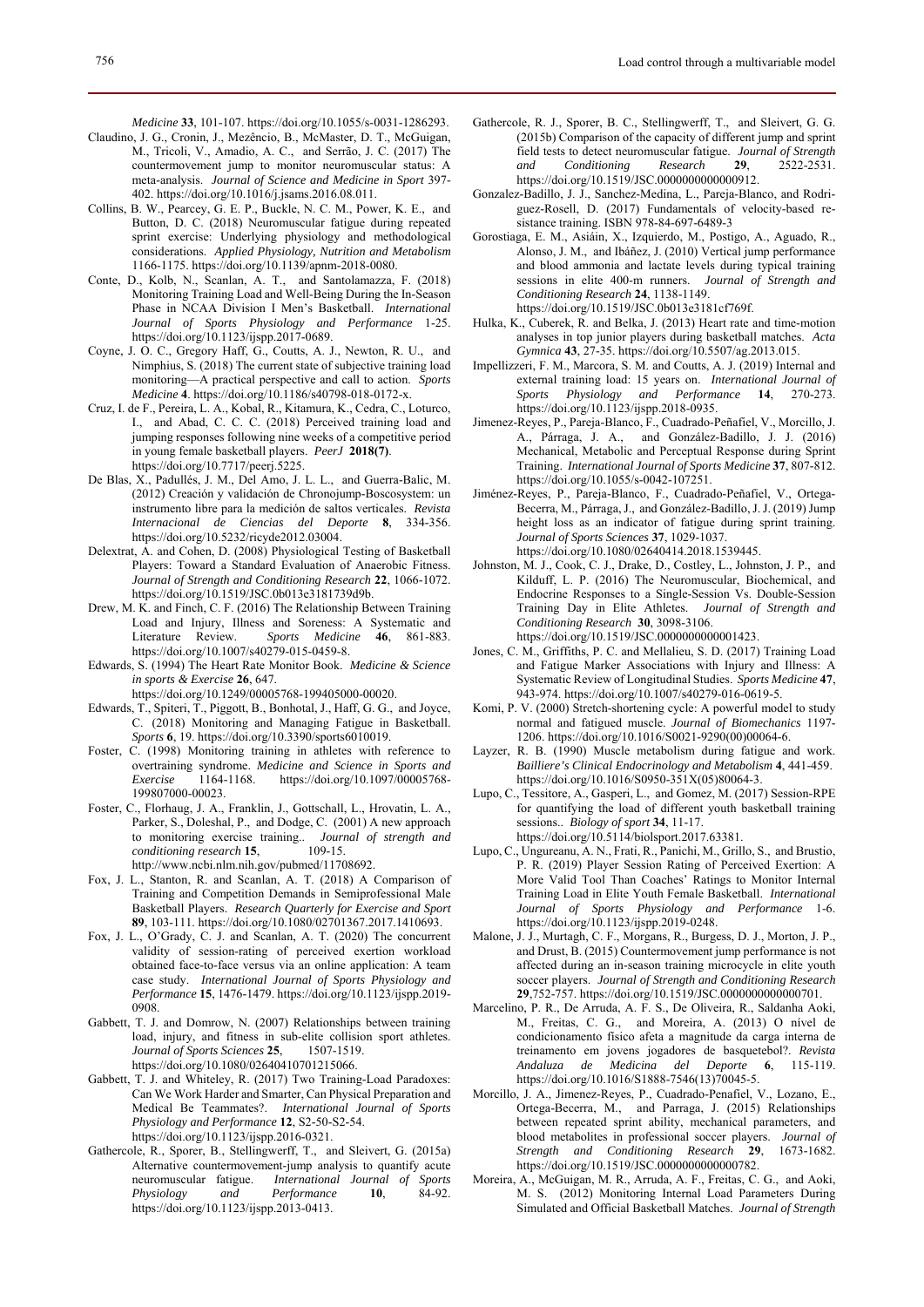*and Conditioning Research* **26**, 861-866.

https://doi.org/10.1519/JSC.0b013e31822645e9.

- Moreno-Pérez, V., Del Coso, J., Raya-González, J., Nakamura, F. Y., and Castillo, D. (2019) Effects of basketball match-play on ankle dorsiflexion range of motion and vertical jump performance in semi-professional players.. *The Journal of sports medicine and physical fitness*. https://doi.org/10.23736/S0022-4707.19.09918- 3.
- Moreno Sánchez, J., Romero, E. P. and Capdevila Ortís, L. (2013) *Variabilidad de la frecuencia cardíaca y perfiles psicofisiológicos en deportes de equipo de alto rendimiento 1*.
- Nunes, J. A., Moreira, A., Crewther, B. T., Nosaka, K., Viveiros, L., and Aoki, M. S. (2014) Monitoring training load, recovery-stress state, immune-endocrine responses, and physical performance in elite female basketball players during a periodized training program. *Journal of Strength and Conditioning Research* **28**, 2973-2980. https://doi.org/10.1519/JSC.0000000000000499.
- Oliveira-Da-Silva, L., Sedano-Campo, S. and Redondo-Castán, J. C. (2013) Características del esfuerzo en competición en jugadoras de baloncesto de élite durante las fases finales de la Euroliga y el Campeonato del Mundo. *Revista Internacional de Ciencias del Deporte* **9**, 360-376. https://doi.org/10.5232/ricyde2013.03405.
- Overton, A. (2013) Neuromuscular Fatigue and Biomechanical Alterations during High-Intensity, Constant-Load Cycling. *Theses: Doctorates and Masters*. Available at: https://ro.ecu.edu.au/theses/612 (Accessed: 19 January 2021).
- Pageaux, B. (2016) European Journal of Sport Science Perception of effort in Exercise Science: Definition, measurement and perspectives'. https://doi.org/10.1080/17461391.2016.1188992.
- Peña, J., Rodríguez-Guerra, J., Buscá, B., and Serra, N. (2013) Which skills and factors better predict winning and losing in high-level men's volleyball?. *Journal of Strength and Conditioning Research* **27**, 2487-2493. https://doi.org/10.1519/JSC.0b013e31827f4dbe.
- Piedra, A., Peña, J., Ciavattini, V., and Caparrós, T. (2020) Relationship between injury risk, workload, and rate of perceived exertion in professional women's basketball. *Apunts Sports Medicine*. https://doi.org/10.1016/j.apunsm.2020.02.004.
- Piedra, A., Peña, J. and Caparrós, A. (2021) Monitoring Training Loads in Basketball: A Narrative Review and Practical Guide for Coaches and Practitioners. *Strength & Conditioning Journal*. https://doi.org/10.1519/SSC.0000000000000620.
- Reina, M., Mancha, D., Feu, S., and Ibáñez, S. J. (2017) ¿Se entrena como se compite? Análisis de la carga en baloncesto femenino. *Journal of Sport Psychology* **26**, 9-13.
- Sánchez-Medina, L. and González-Badillo, J. J. (2011) Velocity loss as an indicator of neuromuscular fatigue during resistance training.. *Medicine and science in sports and exercise* **43**, 1725-1734. https://doi.org/10.1249/mss.0b013e318213f880.
- Sánchez Ballesta, A., Abruñedo, J. and Caparrós, T. (2019) Acelerometría en baloncesto. Estudio de la carga externa durante los entrenamientos. *Apunts Educación Física y Deportes* **135**, 100- 117.
	- https://doi.org/10.5672/apunts.2014-0983.es.(2019/1).135.07.
- Sansone, P., Tschan, H., Foster, C., and Tessitore, A. (2018) Monitoring Training Load and Perceived Recovery in Female Basketball. *Journal of Strength and Conditioning Research* 1. https://doi.org/10.1519/jsc.0000000000002971.
- Scanlan, A. T., Wen, N., Tucker, P. S., and Dalbo, V. J. (2014) The Relationships Between Internal and External Training Load Models During Basketball Training. *Journal of Strength and Conditioning Research* **28**, 2397-2405. https://doi.org/10.1519/JSC.0000000000000458.
- Scanlan, A. T., Fox, J. L., Borges, N. R., Dascombe, B. J., and Dalbo, V. J. (2017) Cumulative training dose's effects on interrelationships between common training-load models during basketball activity. *International Journal of Sports Physiology and Performance* **12**, 168-174. https://doi.org/10.1123/ijspp.2015- 0708.
- Schmitt, L., Regnard, J. and Millet, G. P. (2015) Monitoring Fatigue Status with HRV Measures in Elite Athletes: An Avenue Beyond RMSSD?. *Frontiers in Physiology* **6**, 343. https://doi.org/10.3389/fphys.2015.00343.
- Soligard, T., Schwellnus, M., Alonso, J. M., Bahr, R., Clarsen, B., Dijkstra, H. P., Gabbett, T., Gleeson, M., Hägglund, M., Hutchinson, M. R., Janse Van Rensburg, C., Khan, K. M., Meeusen, R., Orchard, J. W., Pluim, B. M., Raftery, M., Budgett,

R., and Engebretsen, L. (2016) How much is too much? (Part 1) International Olympic Committee consensus statement on load in sport and risk of injury. *British Journal of Sports Medicine* **50**, 1030-1041. https://doi.org/10.1136/bjsports-2016-096581.

- Spiteri, T., Nimphius, S., Wolski, A., and Bird, S. (2013) Monitoring neuromuscular fatigue in female basketball players across training and game performance. *ECU Publications 2013*. Available at: https://ro.ecu.edu.au/ecuworks2013/286 (Accessed: 19 January 2021).
- Stojanović, E., Stojiljković, N., Stanković, R., Scanlan, A. T., Dalbo, V. J., and Milanović, Z. (2019) Recreational Basketball Small-Sided Games Elicit High-Intensity Exercise With Low Perceptual Demand. *Journal of Strength and Conditioning Research* p. 1. https://doi.org/10.1519/JSC.0000000000003306.
- Svilar, L., Castellano, J., Jukic, I., and Casamichana, D. (2018a) Positional differences in elite basketball: Selecting appropriate training-load measures. *International Journal of Sports Physiology and Performance* **13**, 947-952. https://doi.org/10.1123/ijspp.2017-0534.
- Svilar, L., Castellano, J. and Jukic, I. (2018b) Load monitoring system in top-level basketball team: Relationship between external and internal training load. *Kinesiology* **50**, 25-33. https://doi.org/10.26582/k.50.1.4.
- Thorpe, R. T., Atkinson, G., Drust, B., and Gregson, W. (2017) Monitoring fatigue status in elite team-sport athletes: Implications for practice. *International Journal of Sports Physiology and Performance* 27-34. https://doi.org/10.1123/ijspp.2016-0434.
- Vallés-Ortega, C., Fernández-Ozcorta, E. J. and Fierro-Suero, S. (2017) *Patrón fatiga-recuperación en una competición de alta densidad competitiva en Baloncesto Femenino Junior*, *Cuadernos de Psicología del Deporte* **17(3)**, 183-188. https://revistas.um.es/cpd/article/view/313991 (Accessed: 9 January 2020).
- Vaquera, A., Suárez-Iglesias, D., Guiu, X., Barroso, R., Thomas, G., and Renfree, A. (2018) Physiological responses to and athlete and coach perceptions of exertion during small-sided basketball games. *Journal of Strength and Conditioning Research* **32**, 2949-2953. https://doi.org/10.1519/JSC.0000000000002012.
- Vazquez-Guerrero, J., Reche, X., Cos, F., Casamichana, D., and Sampaio, J. (2018) Changes in External Load When Modifying Rules of 5-on-5 Scrimmage Situations in Elite Basketball. *Journal of Strength and Conditioning Research* 1. https://doi.org/10.1519/jsc.0000000000002761.
- Weir, J. P. (2005) Quantifying test-retest reliability using the intraclass correlation coefficient and the SEM. *Journal of Strength and Conditioning Research* 231-240. https://doi.org/10.1519/15184.1.
- Wu, P. P. Y., Sterkenburg, N., Everett, K., Chapman, D. W., White, N., and Mengersen, K. (2019) Predicting fatigue using countermovement jump force-time signatures: PCA can distinguish neuromuscular versus metabolic fatigue. *PLoS ONE* **14**. https://doi.org/10.1371/journal.pone.0219295.
- Zamora, V., Capdevila, L., Lalanza, J. F., and Caparrós, T. (2021) Heart rate variability and accelerometry: Workload control management in Men's basketball. *Apunts. Educacion Fisica y Deportes* **143**, 44-51. https://doi.org/10.5672/APUNTS.2014- 0983.ES.(2021/1).143.06.
- Ziv, G. and Lidor, R. (2009) Physical attributes, physiological characteristics, on-court performances and nutritional strategies of female and male basketball players. *Sports Medicine* **39**, 547- 68. http://www.ncbi.nlm.nih.gov/pubmed/19530751